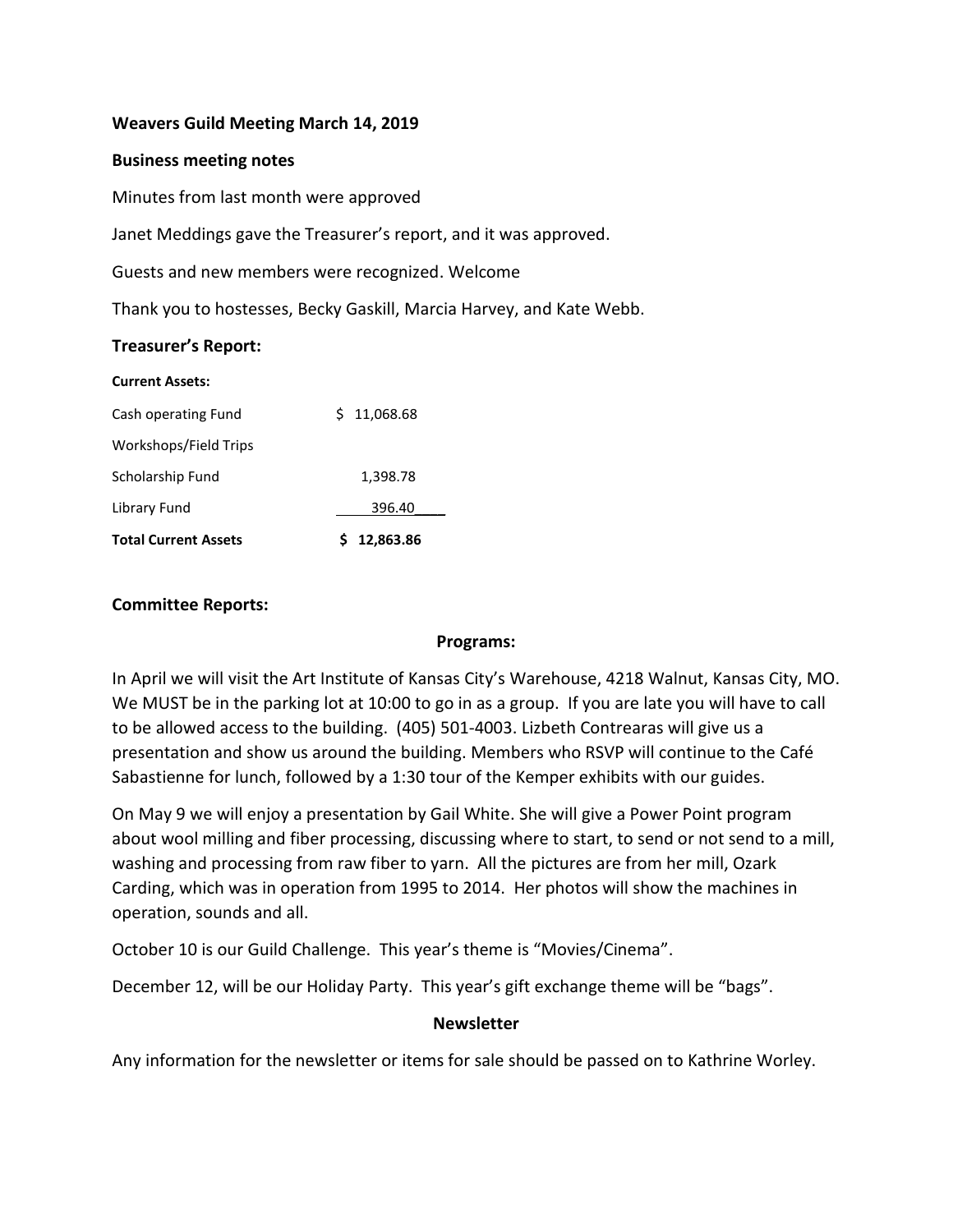Please check the directory to verify all personal info is correct. If you are not receiving the newsletter, send an email to Janet Meddings, so she will have your correct address.

## **Workshops**

Marcia Harvey reports that a workshop is scheduled for April 4-5 on "Spontaneous Warp" at the Westwood City Hall. The cost of \$185 includes the class and all materials. Attendees will need to bring a four-shaft loom.

April 6, will be a follow-up workshop on "Hand-Painted Warps". The cost for it is \$90. Please bring cotton or cellulose warp material for dying.

Marcia needs a \$50 deposit for this set of workshops. Check the website or contact Marcia for sign-up information.

A committee has been formed to discuss and plan a Beginning Weaving workshop. If you are interested in helping to plan or teach, please contact Lynette Beebe.

A field trip to Florilegium in Weston, MO is being planned for the spring.

## **Service Project**

The Weaver's Guild provides hand-work projects for the Hospice House as a service to our community. Contact Jackie Kincaide for more information.

When you bring supplies for this project, please put them in zip lock bags, and bring supplies for an entire project; for example, embroidery hoops, cloth, pattern, thread, needle, and scissors, *or* color pages and crayons or pencils, *or* yarn, crochet hook, pattern, and scissors…. Please begin the project, so the person who takes it up can just continue without having to think or plan. Examples would be to knit a few rows of a scarf, or embroider a leaf, etc.

### **Library**

There are books, magazines, and videos available for check-out in our library. Thank you to Deb Buddish, who brings the library and sets it up each month.

# **Scholarships**

Gail White asks that everyone see the updated scholarship guidelines in the directory. Send any scholarship applications to Gail, who will forward them to the board for approval. Scholarships can be used to pay for real time or on-line classes.

# **Felting Group**

The felting group currently has an installation at the arboretum that will be there through March. Admission is \$3, except on Tuesdays, when it is free.

### **Sewing Group**